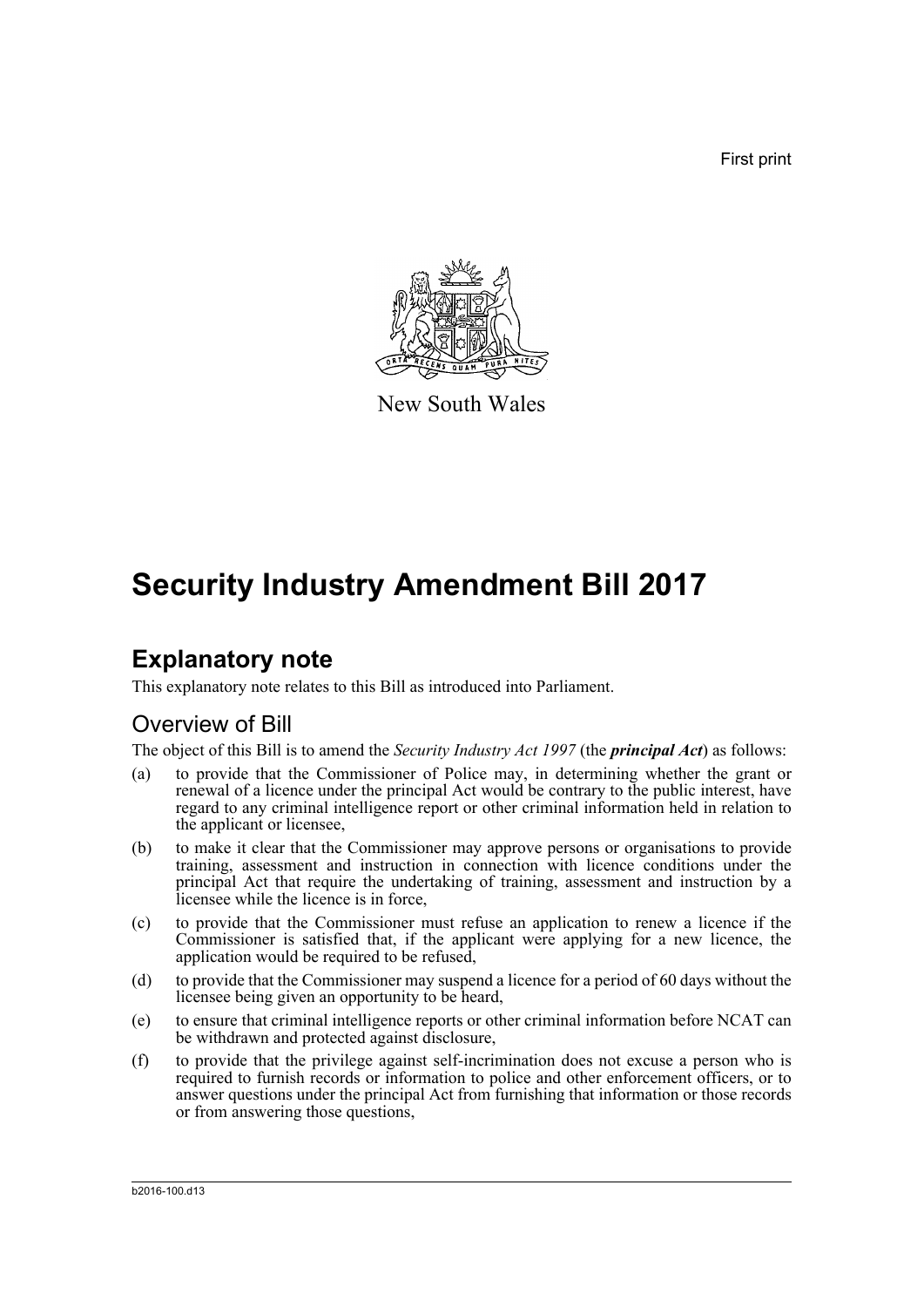(g) to make other amendments of a minor, administrative or consequential nature.

The Bill also amends the *Security Industry Regulation 2016* in the manner outlined in Schedule 2.

## Outline of provisions

**Clause 1** sets out the name (also called the short title) of the proposed Act.

**Clause 2** provides for the commencement of the proposed Act on the date of assent.

## **Schedule 1 Amendment of Security Industry Act 1997 No 157**

**Schedule 1 [1]** extends references to the provision of training and instruction in relation to security activities so that they refer also to providing assessment in relation to those activities.

**Schedule 1 [4]** enables the Commissioner, in determining whether the grant or renewal of a licence would be contrary to the public interest, to have regard to any criminal intelligence report or other criminal information held in relation to the applicant.

**Schedule 1 [5]** provides that the Commissioner must refuse an application to renew a licence if the Commissioner is satisfied that, if the applicant were applying for a new licence, the application would be required by the principal Act to be refused. The amendment replaces the current discretion to refuse an application for renewal and aligns the renewal provision with section 26 (1A) of the principal Act which requires automatic revocation of a licence in such circumstances.

**Schedule 1 [8] and [25]** are law revision amendments consequential on the enactment of the *Government Sector Employment Act 2013*.

**Schedule 1 [10]** restates, for consistency of language with the principal Act, an existing condition that requires the holder of a master licence to obtain the approval of the Commissioner before providing persons to carry on a security activity with a dog. **Schedule [1] 11** is a consequential amendment.

**Schedule 1 [12]** deletes a provision that makes it a condition of certain class 1 licences that the licensee must not carry on the security activity authorised by the licence with a dog. The provision is unnecessary because section 11  $(3)$  of the principal Act already provides that the use of a dog in carrying on security activities is not authorised by the class 1 licences concerned.

**Schedule 1 [13]** provides that the Commissioner is not required to give a licensee an opportunity to be heard before the Commissioner decides to suspend the licence for a period of up to 60 days. The amendment also provides that the period of suspension may be extended for a further period of not more than 60 days by a further notice.

**Schedule 1 [14]** makes it clear that the Commissioner's power to revoke a licence on certain grounds (namely, that if the licensee were applying for a licence the application would be required to be refused) is not discretionary.

**Schedule 1 [15]** makes it clear that the Commissioner may approve persons or organisations to provide training, assessment and instruction not only for the purposes of the requirements relating to an application for a licence but also in connection with the licence conditions under the principal Act that require the undertaking of training, assessment and instruction by a licensee while the licence is in force. **Schedule 1** [2], [3], [6], [7] and [9] are consequential amendments.

**Schedule 1 [16] and [17]** provide that, in NCAT hearings for the administrative review of licensing decisions by the Commissioner under the principal Act, the protection against disclosure of criminal intelligence reports or other criminal information will apply in relation to any criminal intelligence report or other criminal information that the Commissioner is relying on in relation to the reviewable decision. The amendments ensure that in NCAT hearings the Commissioner can provide criminal intelligence reports and other criminal information, in addition to what was used in making the reviewable decision, in the knowledge those reports or information will be protected from disclosure.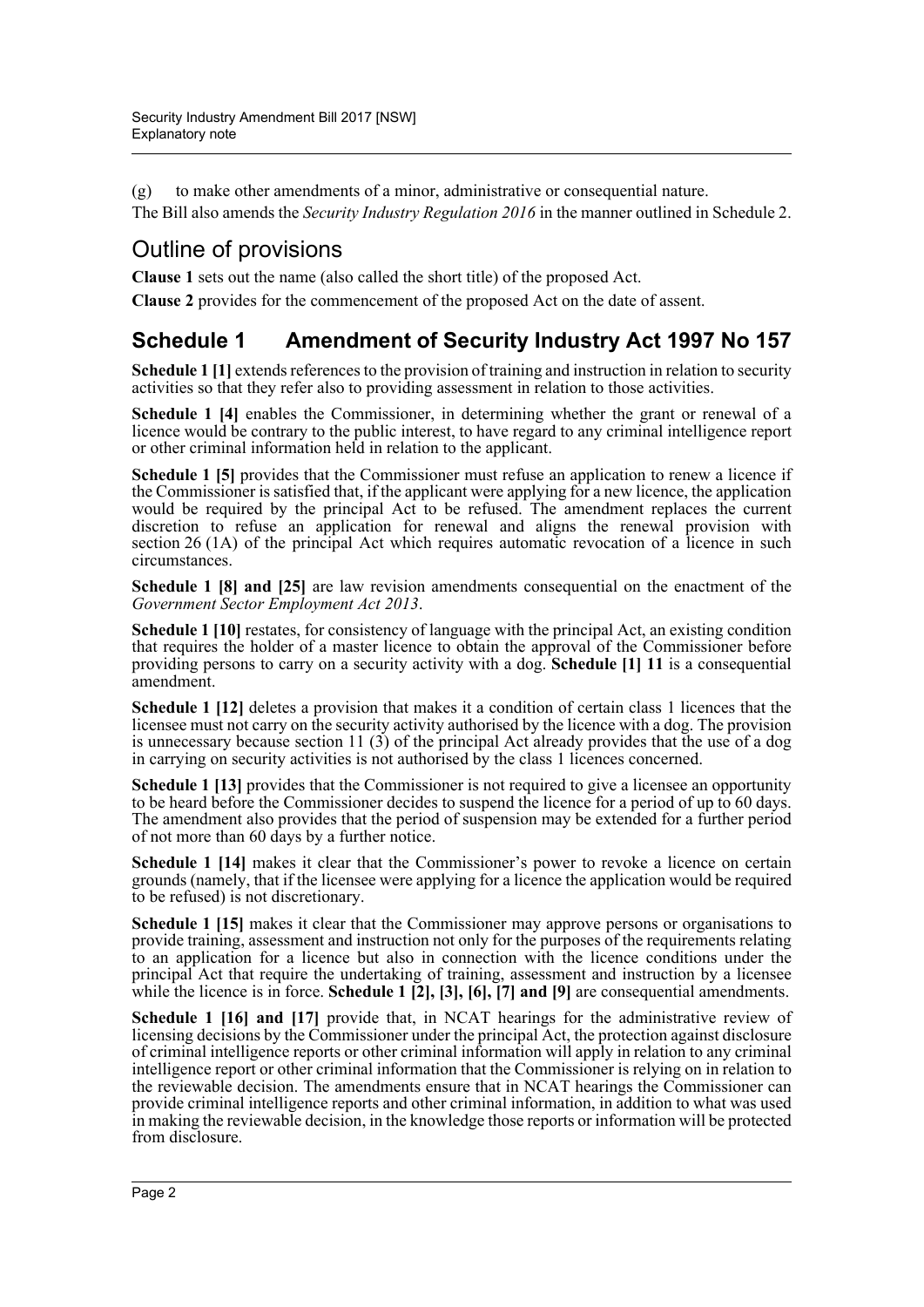**Schedule 1 [18]** provides that if NCAT, in hearing an application for the administrative review of a licensing decision by the Commissioner under the principal Act, considers that any information in a criminal intelligence report or other criminal information relied on by the Commissioner has not been properly identified as such, NCAT must ask the Commissioner whether the Commissioner wishes to withdraw the information from consideration by NCAT in its determination of the application. Any information that is withdrawn by the Commissioner must not be disclosed to any person or taken into consideration by NCAT in determining the application.

**Schedule 1 [19]** makes it clear that the offence of providing false information or particulars extends to records that are required to be provided under the principal Act.

**Schedule 1 [21] and [22]** enable police and other enforcement officers to require a person to attend at any specified place and time (rather than at a place and time nominated by the person) to answer questions in connection with an investigation of a suspected contravention of the principal Act.

**Schedule 1 [23]** inserts provisions relating to requirements to furnish records and information to police and other enforcement officers, and to answer questions, under the principal Act. Self-incrimination is not an excuse from such a requirement, however any information or records furnished or answer given by a natural person is not admissible in evidence against the person in criminal proceedings (except proceedings for certain offences under the principal Act) if the person objected at the time that it might incriminate the person. The amendment also requires persons to be warned that not complying with a requirement by police and other enforcement officers under Part 3B of the principal Act is an offence. **Schedule 1 [20]** is a consequential amendment that deletes a similar provision.

**Schedule 1 [24]** makes it clear that any action by the Commissioner to suspend or revoke a licence as a consequence of an order by a court that the licence be suspended is to be taken under section 25 or 26 of the principal Act which provide for the suspension or revocation of a licence by the Commissioner.

**Schedule 1 [26]** updates the provision relating to the issuing of penalty notices for offences under the principal Act.

**Schedule 1 [27]** updates the manner in which documents under the principal Act may be served.

**Schedule 1 [28]** enables the Commissioner, for the purposes of proceedings under the principal Act, to give certificate evidence in relation to the approval of persons or organisations to provide training, assessment and instruction.

**Schedule 1 [29]** preserves existing approvals by the Commissioner in relation to the provision of training, assessment and instruction under the principal Act.

### **Schedule 2 Amendment of Security Industry Regulation 2016**

**Schedule 2 [2]** provides that the Commissioner may, in revoking a licence on the grounds that it would be contrary to the public interest for the person to whom it is granted to continue to hold it, have regard to any criminal intelligence report or other criminal information held in relation to the licensee. The amendment also provides that the Commissioner is not required to give any reasons for revoking a licence if the giving of those reasons would disclose the existence or content of any such criminal intelligence report or other criminal information. **Schedule 2 [1]** is a consequential amendment that ensures consistency in language with the principal Act and Regulation.

**Schedule 2 [3] and [4]** are consequential on the amendments made by Schedule 1 [3] and [15] to the proposed Act.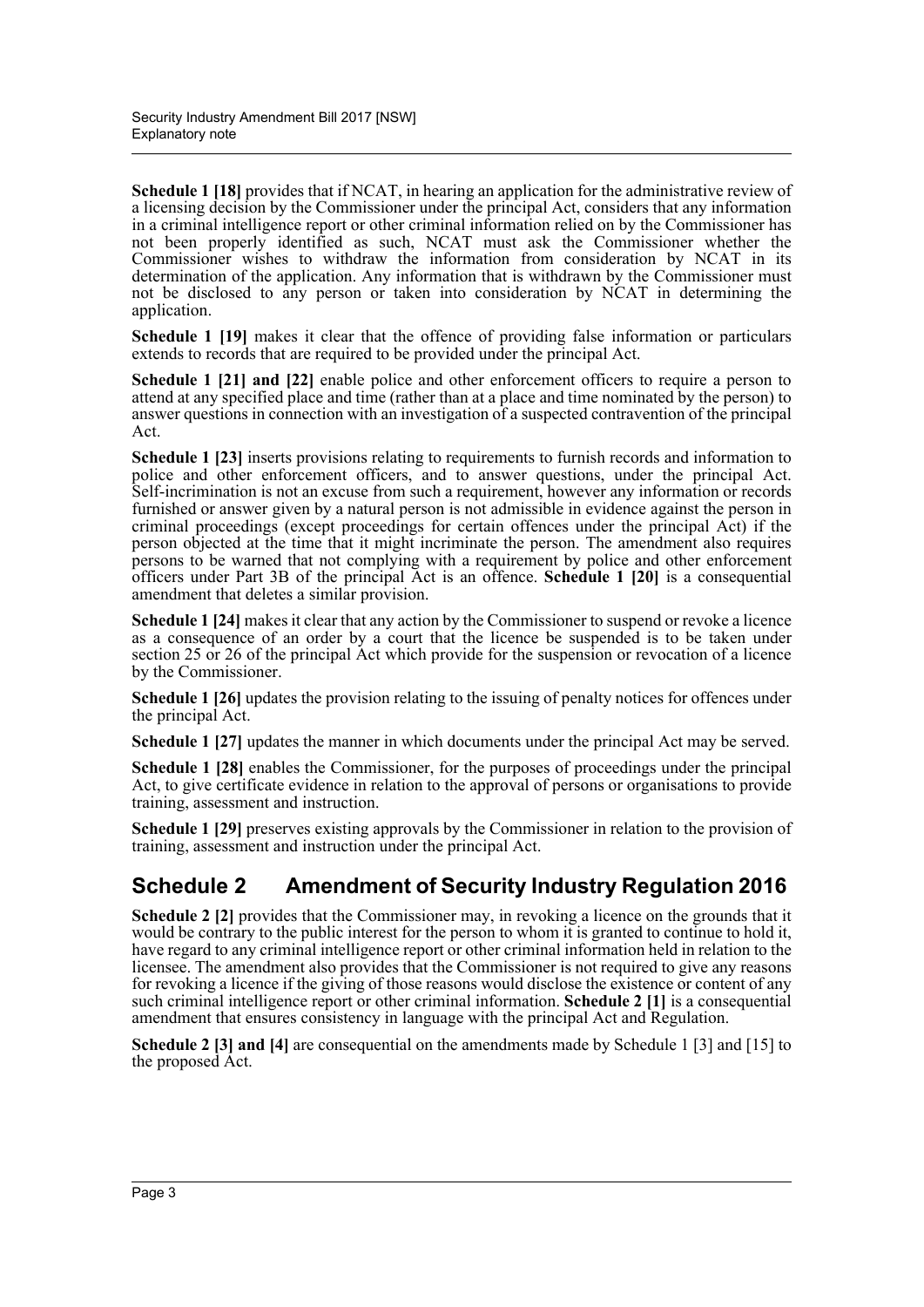First print



New South Wales

# **Security Industry Amendment Bill 2017**

## **Contents**

|                   |                                                       | Page                 |
|-------------------|-------------------------------------------------------|----------------------|
|                   | Name of Act                                           | $\mathcal{P} \equiv$ |
|                   | Commencement                                          | $\mathcal{P}$        |
| Schedule 1        | Amendment of Security Industry Act 1997 No 157        |                      |
| <b>Schedule 2</b> | <b>Amendment of Security Industry Regulation 2016</b> | 9                    |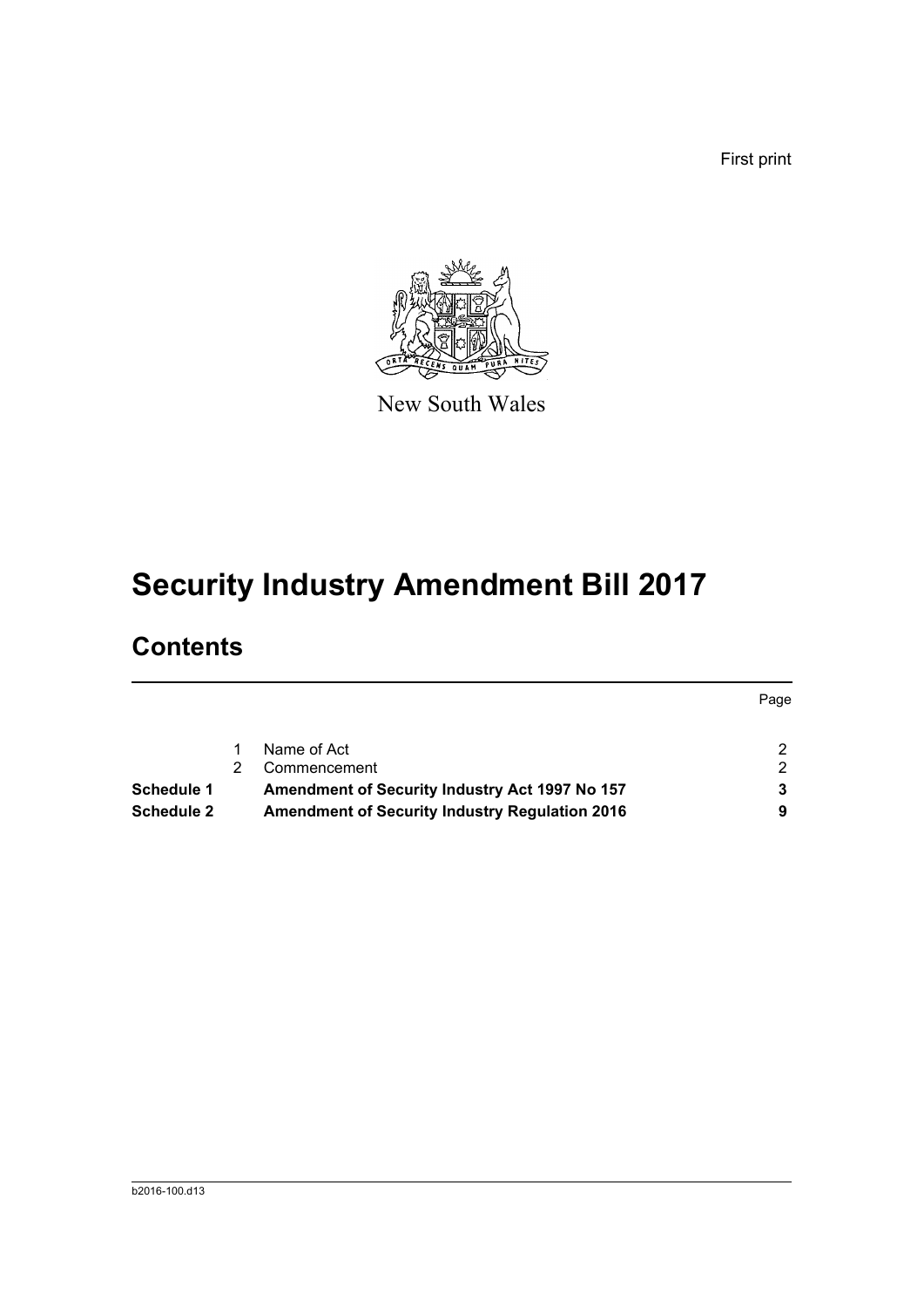

New South Wales

## **Security Industry Amendment Bill 2017**

No , 2017

### **A Bill for**

An Act to amend the *Security Industry Act 1997* to make further provision in relation to the licensing and regulation of persons in the security industry; and for other purposes.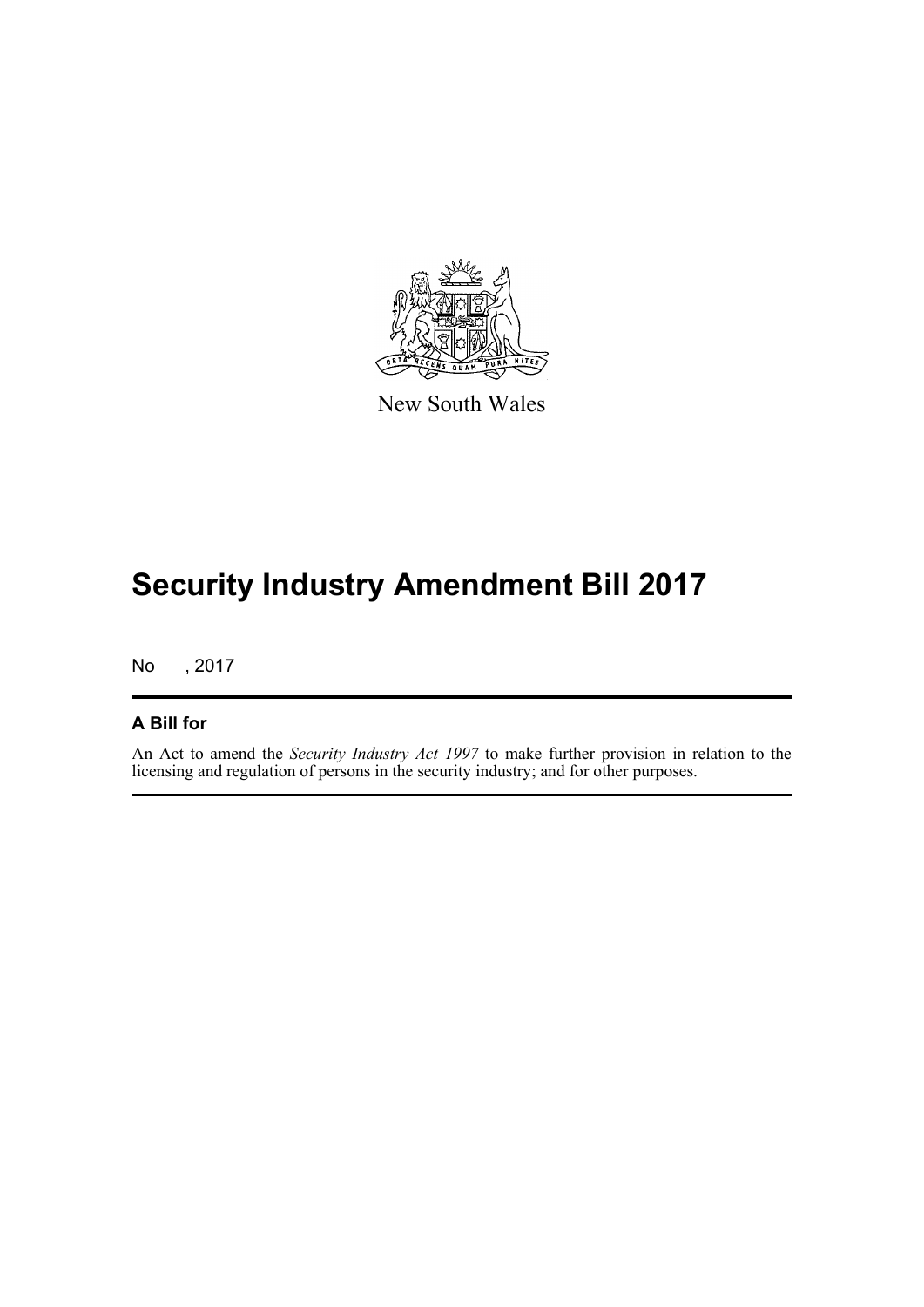### <span id="page-5-0"></span>**The Legislature of New South Wales enacts:**

<span id="page-5-1"></span>

| Name of Act                                           | $\mathcal{P}$  |
|-------------------------------------------------------|----------------|
| This Act is the Security Industry Amendment Act 2017. | 3              |
| <b>Commencement</b>                                   | $\overline{4}$ |
| This Act commences on the date of assent to this Act. | 5              |

1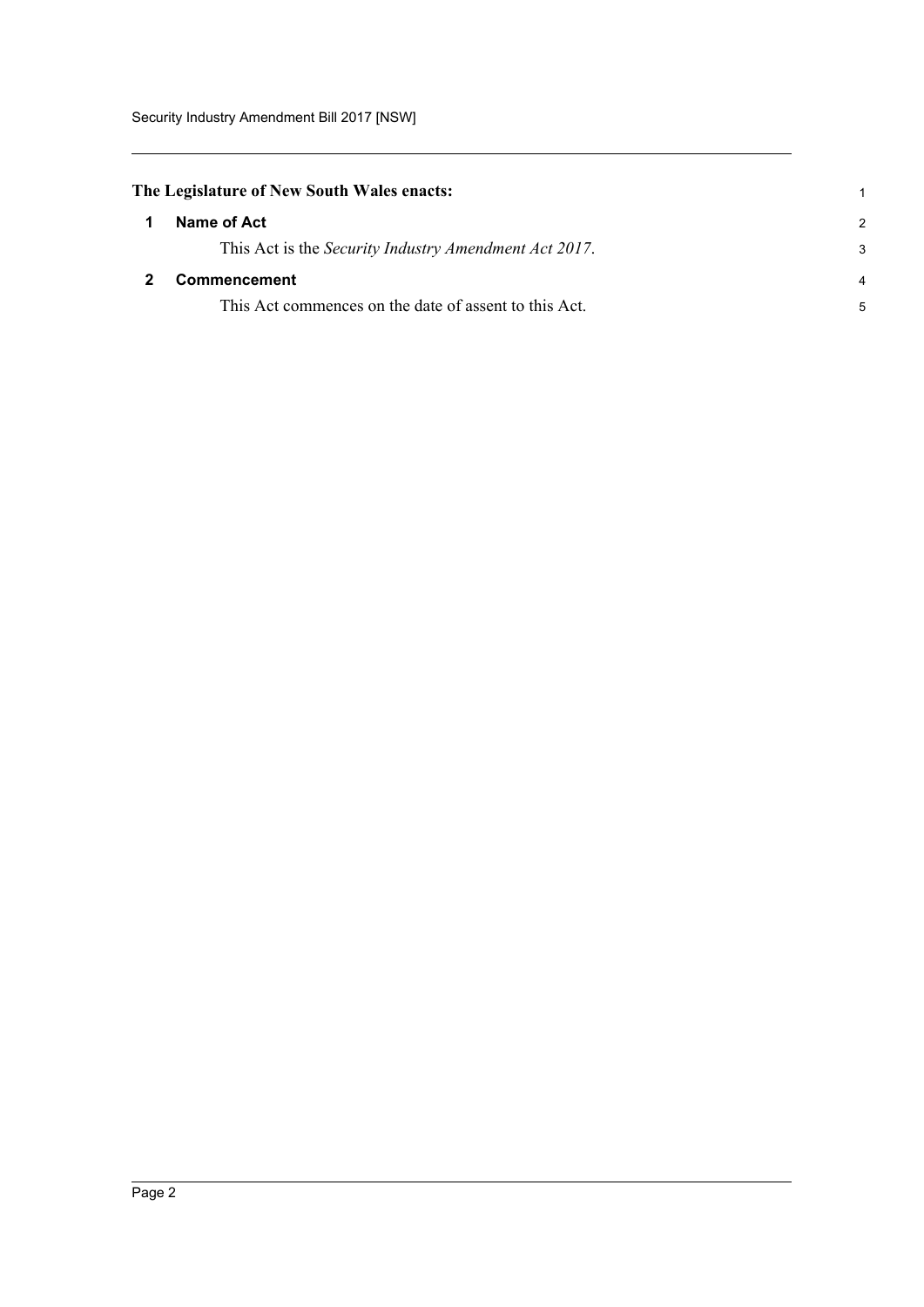<span id="page-6-0"></span>

|        | <b>Schedule 1</b>     | <b>Amendment of Security Industry Act 1997 No 157</b>                                                                                                                                      | $\mathbf{1}$   |
|--------|-----------------------|--------------------------------------------------------------------------------------------------------------------------------------------------------------------------------------------|----------------|
| [1]    |                       | Sections 6 (2B) and 12 (3)                                                                                                                                                                 | $\overline{2}$ |
|        |                       | Insert ", assessment" after "training" wherever occurring.                                                                                                                                 | 3              |
| [2]    |                       | Section 15 Restrictions on granting licence-general suitability criteria                                                                                                                   | 4              |
|        |                       | Omit "requisite training, assessment and instruction" from section 15 (1) (d).                                                                                                             | 5              |
|        |                       | Insert instead "training, assessment and instruction that is approved".                                                                                                                    | 6              |
| $[3]$  | Section 15 (2)-(2B)   |                                                                                                                                                                                            | $\overline{7}$ |
|        | Omit the subsections. |                                                                                                                                                                                            | 8              |
| [4]    | <b>Section 15 (6)</b> |                                                                                                                                                                                            | 9              |
|        |                       | Insert "or whether the grant of the licence would be contrary to the public interest" after<br>"the applicant" where firstly occurring.                                                    | 10<br>11       |
| [5]    |                       | <b>Section 17 Renewal of licence</b>                                                                                                                                                       | 12             |
|        |                       | Omit "may refuse" from section 17 (4). Insert instead "must refuse".                                                                                                                       | 13             |
| [6]    | <b>Section 17 (7)</b> |                                                                                                                                                                                            | 14             |
|        |                       | Omit "any requisite training, assessment or instruction".                                                                                                                                  | 15             |
|        |                       | Insert instead "such approved training, assessment and instruction as may be".                                                                                                             | 16             |
| [7]    | <b>Section 17 (8)</b> |                                                                                                                                                                                            | 17             |
|        | Omit the subsection.  |                                                                                                                                                                                            | 18             |
| [8]    |                       | Section 18 Investigation of licence and renewal applications                                                                                                                               | 19             |
|        |                       | Omit section 18 (7) (b). Insert instead:                                                                                                                                                   | 20             |
|        |                       | a Public Service employee,<br>(b)                                                                                                                                                          | 21             |
| [9]    |                       | Sections 21A (1) and 23E                                                                                                                                                                   | 22             |
|        |                       | Insert "approved" before "training" wherever occurring.                                                                                                                                    | 23             |
| $[10]$ |                       | Section 23 Special conditions-master licences                                                                                                                                              | 24             |
|        |                       | Insert at the end of the section:                                                                                                                                                          | 25             |
|        | (2)                   | It is a condition of every master licence that the master licensee must not<br>provide persons to carry on a security activity with a dog except with the<br>approval of the Commissioner. | 26<br>27<br>28 |
| $[11]$ |                       | Section 23D Special conditions-dog handling security services                                                                                                                              | 29             |
|        | Omit the section.     |                                                                                                                                                                                            | 30             |
| $[12]$ |                       | Section 23F Special conditions-class 1A, 1B, 1C, 1E or 1F licensee not to use dog                                                                                                          | 31             |
|        | Omit the section.     |                                                                                                                                                                                            | 32             |
| $[13]$ |                       | <b>Section 25 Suspension of licence</b>                                                                                                                                                    | 33             |
|        |                       | Omit section 25 (1). Insert instead:                                                                                                                                                       | 34             |
|        | (1)                   | The Commissioner may, if satisfied that there may be grounds for revoking a<br>licence, suspend the licence, by notice served on the licensee, for a period of                             | 35<br>36       |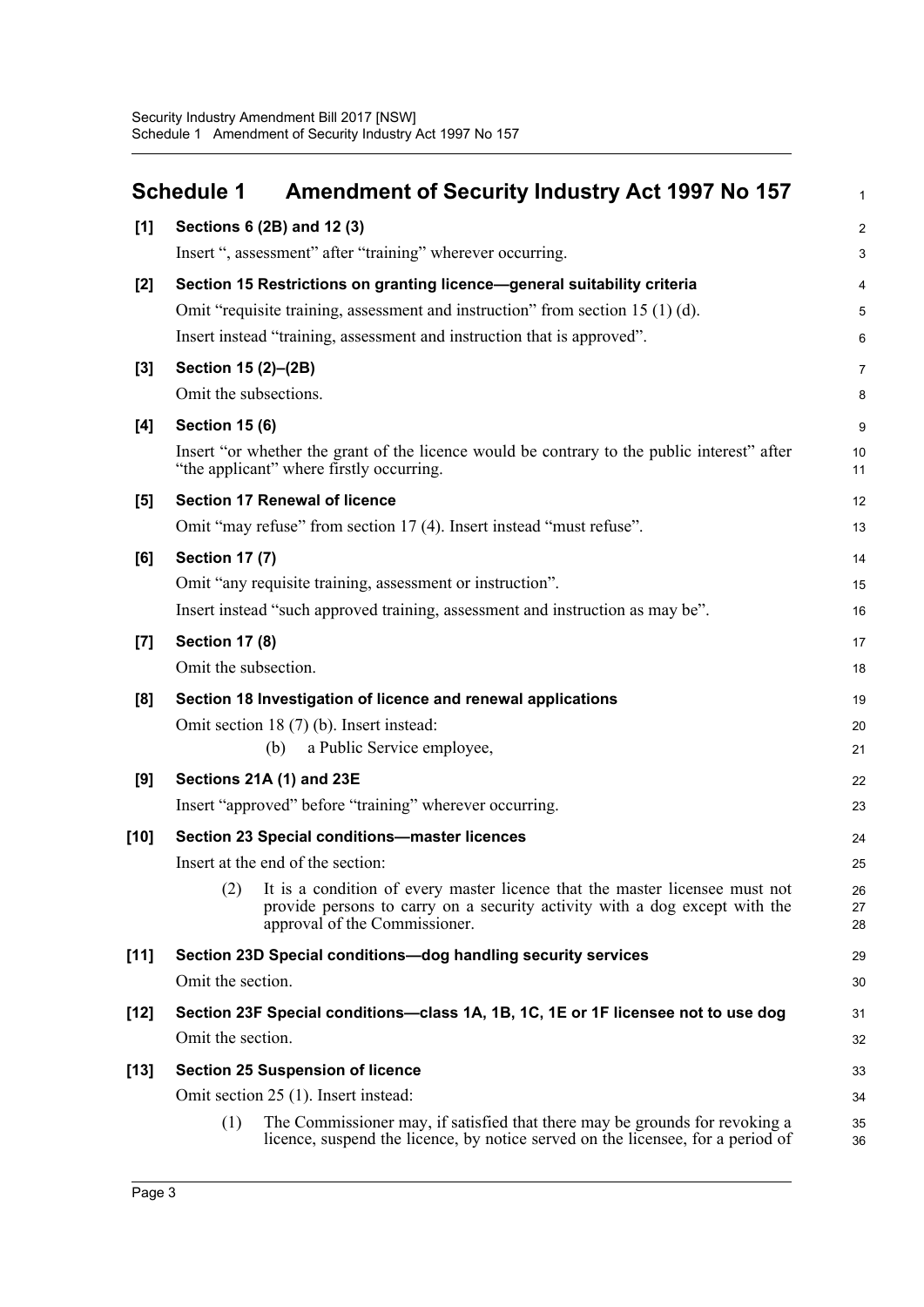not more than 60 days specified in the notice, commencing on service of the notice.

- (1A) The notice is:
	- (a) to state that the licence is suspended and the reasons for suspending it, and
	- (b) to request that the licensee provide the Commissioner with reasons why the licence should not be revoked.
- (1B) The Commissioner is not required to give a licensee an opportunity to be heard before suspending the licence under this section.
- (1C) The Commissioner may, by further notice served on a licensee during the period in which the licence is suspended under this section, extend the period of suspension of the licence for a further period of not more than 60 days specified in the notice.

### **[14] Section 26 Revocation of licence**

Omit "For the purpose of determining whether a licence should be revoked under subsection  $(1A)$ <sup>"</sup> from section 26 (5).

Insert instead "For the purposes of subsection (1A)".

#### **[15] Section 27A**

Insert after section 27:

#### **27A Provision of approved training, assessment and instruction**

- (1) The Commissioner may approve persons or organisations to provide, for the purposes of sections 15 (1) (d), 17 (7), 21A and 23E, training, assessment and instruction that is of a kind approved, and to a standard required, by the Commissioner.
- (2) The approval of any such person or organisation by the Commissioner:
	- (a) is subject to such conditions with respect to the provision of training, assessment and instruction by the person or organisation as may be imposed by the Commissioner, and
	- (b) may be suspended or revoked at any time by the Commissioner.
- (3) A person or organisation approved by the Commissioner under this section must comply with any conditions imposed by the Commissioner under subsection (2).

Maximum penalty:

- (a) in the case of a corporation—100 penalty units, or
- (b) in the case of an individual—50 penalty units.

#### **[16] Section 29 Right to seek administrative review from Civil and Administrative Tribunal**

Omit "any decision to refuse to grant a licence, to renew a licence or to revoke a licence that was made on the ground of the applicant not being a fit and proper person" from section  $29(3)$ .

Insert instead "a decision referred to in subsection (1)".

#### **[17] Section 29 (3) (a)**

Omit "referred to in section 15 (6), 17 (5) or 26 (5)".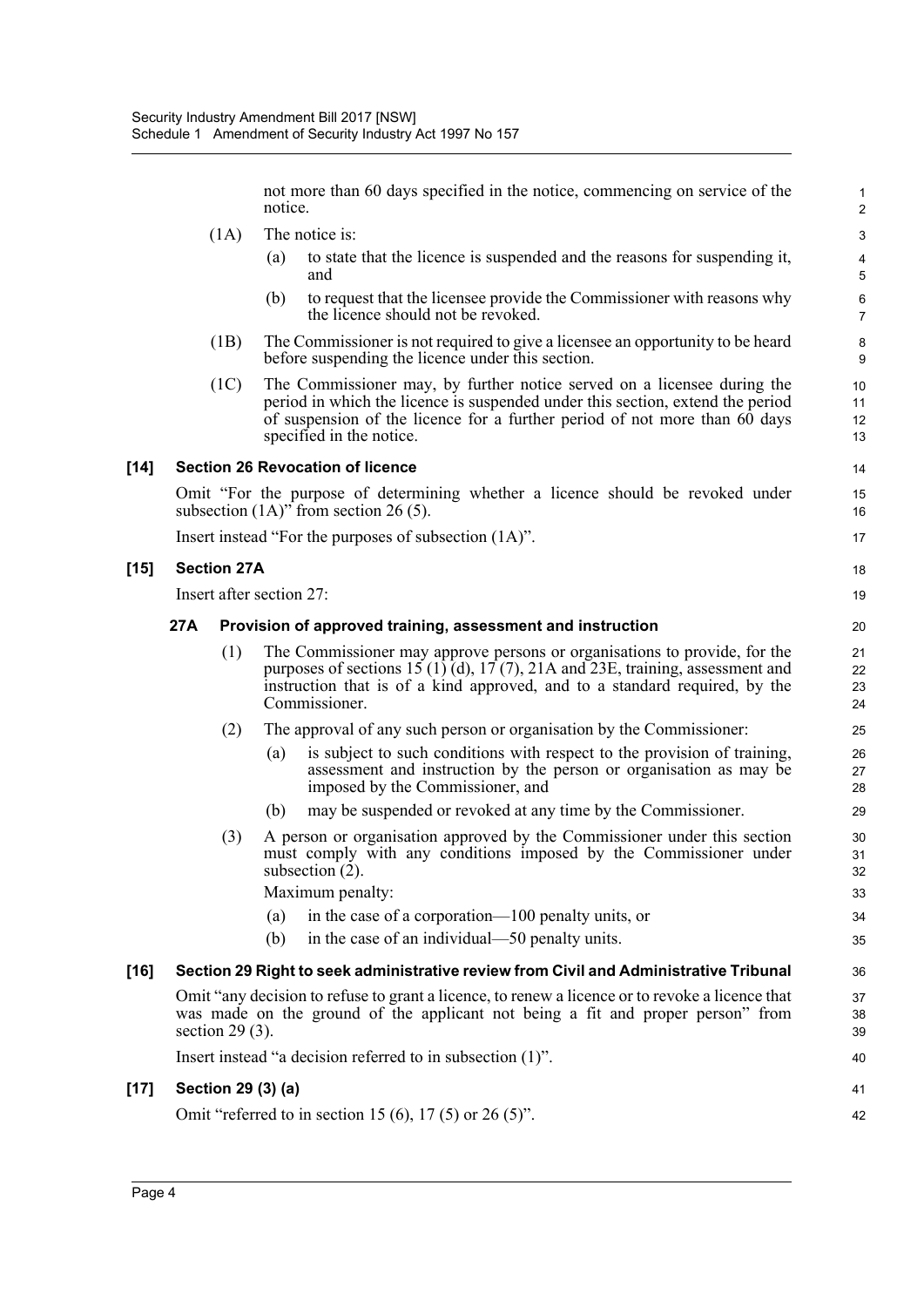| $[18]$ |                          |                        | Section 29 (4) and (5)                                                                                                                                                                                                                                                                                                                                              | $\mathbf{1}$                             |  |  |
|--------|--------------------------|------------------------|---------------------------------------------------------------------------------------------------------------------------------------------------------------------------------------------------------------------------------------------------------------------------------------------------------------------------------------------------------------------|------------------------------------------|--|--|
|        |                          |                        | Insert after section 29 $(3)$ (following the note):                                                                                                                                                                                                                                                                                                                 | $\overline{c}$                           |  |  |
|        |                          | (4)                    | If the Tribunal considers that information contained in a criminal intelligence<br>report or comprising other criminal information has not been properly<br>identified as such, the Tribunal must ask the Commissioner whether the<br>Commissioner wishes to withdraw the information from consideration by the<br>Tribunal in its determination of an application. | 3<br>4<br>5<br>$\,6\,$<br>$\overline{7}$ |  |  |
|        |                          | (5)                    | Information that is withdrawn by the Commissioner must not be:                                                                                                                                                                                                                                                                                                      | 8                                        |  |  |
|        |                          |                        | disclosed to any person, or<br>(a)<br>taken into consideration by the Tribunal in determining an application.<br>(b)                                                                                                                                                                                                                                                | 9<br>10                                  |  |  |
| $[19]$ |                          |                        | Section 33 Misrepresentation and related offences                                                                                                                                                                                                                                                                                                                   | 11                                       |  |  |
|        |                          |                        | Insert ", records" after "information" in section 33 (2) (b).                                                                                                                                                                                                                                                                                                       | 12                                       |  |  |
| $[20]$ |                          |                        | <b>Section 39L Obstruction etc</b>                                                                                                                                                                                                                                                                                                                                  | 13                                       |  |  |
|        |                          |                        | Omit section 39L (2).                                                                                                                                                                                                                                                                                                                                               | 14                                       |  |  |
| $[21]$ |                          |                        | Section 39Q Power of enforcement officers to require answers and record evidence                                                                                                                                                                                                                                                                                    | 15                                       |  |  |
|        |                          |                        | Omit "if attendance at that place is reasonably required in order that the questions can be<br>properly put and answered" from section $39Q(3)$ .                                                                                                                                                                                                                   | 16<br>17                                 |  |  |
| $[22]$ |                          | <b>Section 39Q (4)</b> |                                                                                                                                                                                                                                                                                                                                                                     | 18                                       |  |  |
|        |                          |                        | Omit the subsection.                                                                                                                                                                                                                                                                                                                                                | 19                                       |  |  |
| $[23]$ |                          |                        | Part 3B, Division 3                                                                                                                                                                                                                                                                                                                                                 | 20                                       |  |  |
|        | Insert after Division 2: |                        |                                                                                                                                                                                                                                                                                                                                                                     |                                          |  |  |
|        |                          | <b>Division 3</b>      | <b>General</b>                                                                                                                                                                                                                                                                                                                                                      | 22                                       |  |  |
|        | 39R                      |                        | Provisions relating to requirements to furnish records or information or<br>answer questions                                                                                                                                                                                                                                                                        | 23<br>24                                 |  |  |
|        |                          | (1)                    | Warning to be given on each occasion                                                                                                                                                                                                                                                                                                                                | 25                                       |  |  |
|        |                          |                        | A person is not guilty of an offence of failing to comply with a requirement<br>under this Part to furnish records or information or to answer a question unless<br>the person was warned on that occasion that a failure to comply is an offence.                                                                                                                  | 26<br>27<br>28                           |  |  |
|        |                          | (2)                    | Self-incrimination not an excuse                                                                                                                                                                                                                                                                                                                                    | 29                                       |  |  |
|        |                          |                        | A person is not excused from a requirement under this Part to furnish records<br>or information or to answer a question on the ground that the record,<br>information or answer might incriminate the person or make the person liable<br>to a penalty.                                                                                                             | 30<br>31<br>32<br>33                     |  |  |
|        |                          | (3)                    | Information or answer not admissible if objection made                                                                                                                                                                                                                                                                                                              | 34                                       |  |  |
|        |                          |                        | However, any information furnished or answer given by a natural person in<br>compliance with a requirement under this Part is not admissible in evidence<br>against the person in criminal proceedings (except proceedings for an offence<br>under section 33 (2) (b) or 39L (1) (b)) if:                                                                           | 35<br>36<br>37<br>38                     |  |  |
|        |                          |                        | the person objected at the time to doing so on the ground that it might<br>(a)<br>incriminate the person, or                                                                                                                                                                                                                                                        | 39<br>40                                 |  |  |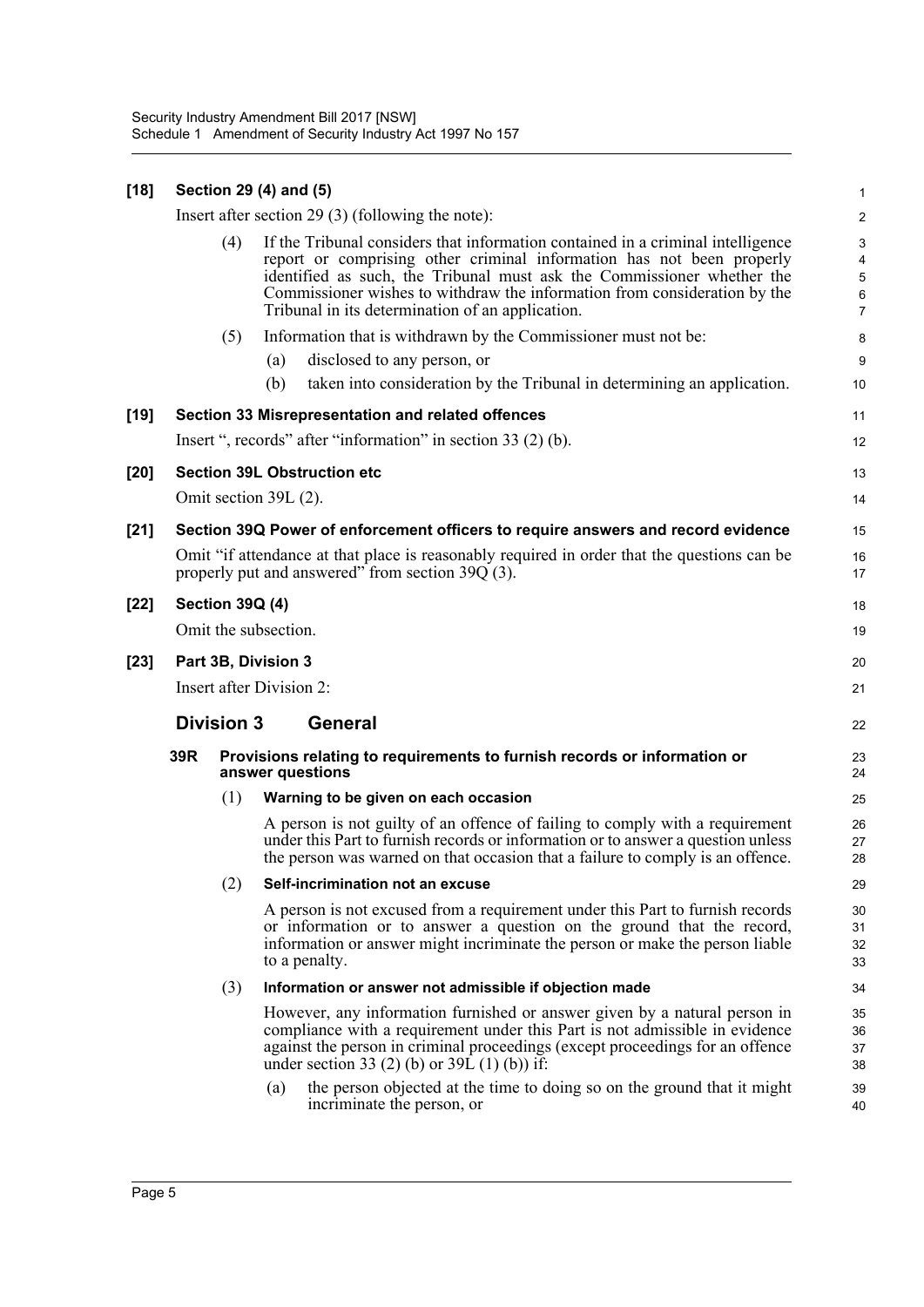|        |     |                    | (b)                    | the person was not warned on that occasion that the person may object<br>to furnishing the information or giving the answer on the ground that it<br>might incriminate the person.                                                                                | $\mathbf{1}$<br>$\overline{c}$<br>3 |
|--------|-----|--------------------|------------------------|-------------------------------------------------------------------------------------------------------------------------------------------------------------------------------------------------------------------------------------------------------------------|-------------------------------------|
|        |     | (4)                |                        | <b>Records admissible</b>                                                                                                                                                                                                                                         | 4                                   |
|        |     |                    |                        | Any record furnished by a person in compliance with a requirement under this<br>Part is not inadmissible in evidence against the person in criminal proceedings<br>on the ground that the record might incriminate the person.                                    | 5<br>$\,6\,$<br>$\overline{7}$      |
|        |     | (5)                |                        | <b>Further information</b>                                                                                                                                                                                                                                        | 8                                   |
|        |     |                    |                        | Further information obtained as a result of a record or information furnished<br>or of an answer given in compliance with a requirement under this Part is not<br>inadmissible on the ground:                                                                     | 9<br>10<br>11                       |
|        |     |                    | (a)                    | that the record or information had to be furnished or the answer had to<br>be given, or                                                                                                                                                                           | 12<br>13                            |
|        |     |                    | (b)                    | that the record or information furnished or answer given might<br>incriminate the person.                                                                                                                                                                         | 14<br>15                            |
| $[24]$ |     |                    |                        | Section 40 Power of court to suspend licence                                                                                                                                                                                                                      | 16                                  |
|        |     |                    |                        | Insert "under section 25 or $26$ " after "take action" in section 40 (3) (b).                                                                                                                                                                                     | 17                                  |
| $[25]$ |     |                    |                        | <b>Section 43 Delegation by Commissioner</b>                                                                                                                                                                                                                      | 18                                  |
|        |     |                    |                        | Omit section 43 (3) (b). Insert instead:                                                                                                                                                                                                                          | 19                                  |
|        |     |                    | (b)                    | a Public Service employee, or                                                                                                                                                                                                                                     | 20                                  |
| $[26]$ |     | <b>Section 45A</b> |                        |                                                                                                                                                                                                                                                                   | 21                                  |
|        |     |                    |                        |                                                                                                                                                                                                                                                                   |                                     |
|        |     |                    |                        | Omit the section. Insert instead:                                                                                                                                                                                                                                 | 22                                  |
|        | 45A |                    | <b>Penalty notices</b> |                                                                                                                                                                                                                                                                   | 23                                  |
|        |     | (1)                |                        | An authorised officer may issue a penalty notice to a person if it appears to the<br>authorised officer that the person has committed a penalty notice offence.                                                                                                   | 24<br>25                            |
|        |     | (2)                |                        | A penalty notice offence is an offence against this Act or the regulations that<br>is prescribed by the regulations as a penalty notice offence.                                                                                                                  | 26<br>27                            |
|        |     | (3)                |                        | The <i>Fines Act 1996</i> applies to a penalty notice issued under this section.                                                                                                                                                                                  | 28                                  |
|        |     |                    | offence.               | Note. The Fines Act 1996 provides that, if a person issued with a penalty notice does<br>not wish to have the matter determined by a court, the person may pay the amount<br>specified in the notice and is not liable to any further proceedings for the alleged | 29<br>30<br>31<br>32                |
|        |     | (4)                |                        | The amount payable under a penalty notice issued under this section is the<br>amount prescribed for the alleged offence by the regulations.                                                                                                                       | 33<br>34                            |
|        |     | (5)                |                        | This section does not limit the operation of any other provision of, or made<br>under, this or any other Act relating to proceedings that may be taken in<br>respect of offences.                                                                                 | 35<br>36<br>37                      |
|        |     | (6)                |                        | In this section, <i>authorised officer</i> means any of the following persons<br>authorised in writing by the Commissioner as an authorised officer for the<br>purposes of this section:                                                                          | 38<br>39<br>40                      |
|        |     |                    | (a)                    | a police officer or any other member of the NSW Police Force,                                                                                                                                                                                                     | 41                                  |
|        |     |                    | (b)<br>(c)             | a Public Service employee,<br>any other person prescribed by the regulations.                                                                                                                                                                                     | 42<br>43                            |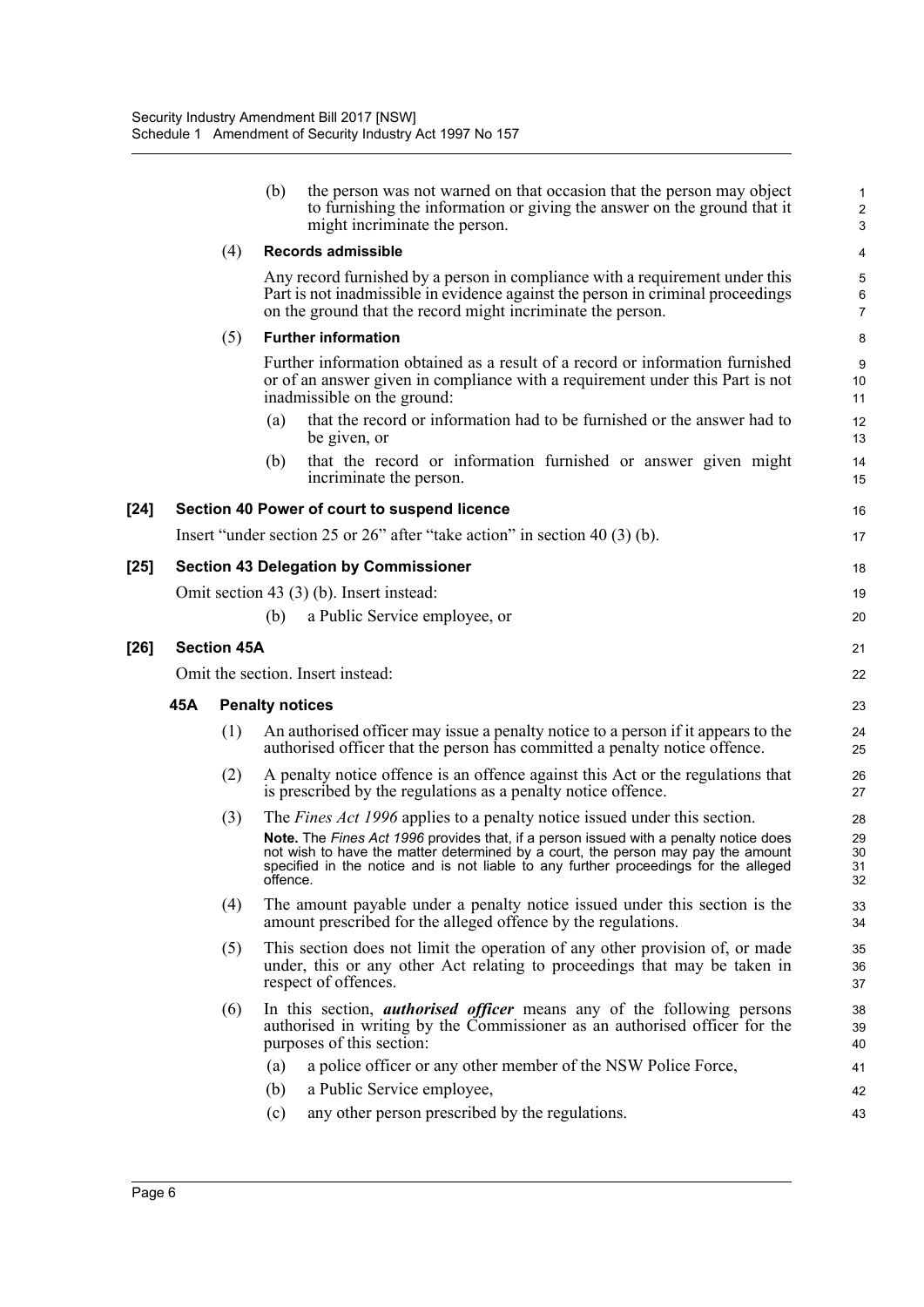| $[27]$ | <b>Section 46</b>                                                              |         |                                                                                                                                                                    |                                                                                                                                                                                                                                                         |                            |  |
|--------|--------------------------------------------------------------------------------|---------|--------------------------------------------------------------------------------------------------------------------------------------------------------------------|---------------------------------------------------------------------------------------------------------------------------------------------------------------------------------------------------------------------------------------------------------|----------------------------|--|
|        |                                                                                |         |                                                                                                                                                                    | Omit the section. Insert instead:                                                                                                                                                                                                                       | 2                          |  |
|        | 46                                                                             |         | <b>Service of documents</b>                                                                                                                                        |                                                                                                                                                                                                                                                         |                            |  |
|        |                                                                                | (1)     |                                                                                                                                                                    | A document that is authorised or required by this Act or the regulations to be<br>served on any person may be served by any of the following methods:                                                                                                   | 4<br>5                     |  |
|        |                                                                                |         | (a)                                                                                                                                                                | in the case of an individual—by personal delivery to the person,                                                                                                                                                                                        | 6                          |  |
|        |                                                                                |         | (b)                                                                                                                                                                | by post to the address specified by the person for the service of<br>documents of that kind,                                                                                                                                                            | $\overline{7}$<br>8        |  |
|        |                                                                                |         | (c)                                                                                                                                                                | in the case of an individual who has not specified such an address—by<br>post to the residential or business address of the person last known to<br>the person serving the document,                                                                    | $9\,$<br>10<br>11          |  |
|        |                                                                                |         | (d)                                                                                                                                                                | in the case of a corporation—by post to the registered office or any other<br>office of the corporation or by leaving it at any such office with a person<br>apparently over the age of 16 years,                                                       | 12<br>13<br>14             |  |
|        |                                                                                |         | (e)                                                                                                                                                                | by email to an email address specified by the person for the service of<br>documents of that kind or by facsimile transmission to the facsimile<br>number of the person,                                                                                | 15<br>16<br>17             |  |
|        |                                                                                |         | (f)                                                                                                                                                                | by any other method authorised by the regulations for the service of<br>documents of that kind.                                                                                                                                                         | 18<br>19                   |  |
|        | (2)                                                                            | method. | Nothing in this section affects the operation of any provision of a law or of the<br>rules of a court authorising a document to be served on a person by any other | 20<br>21<br>22                                                                                                                                                                                                                                          |                            |  |
|        |                                                                                | (3)     |                                                                                                                                                                    | In this section, <i>serve</i> includes give or send.                                                                                                                                                                                                    | 23                         |  |
| $[28]$ |                                                                                |         |                                                                                                                                                                    | Section 47 Certificate and other evidence                                                                                                                                                                                                               | 24                         |  |
|        | Insert after section 47 $(1)$ (i):                                             |         |                                                                                                                                                                    |                                                                                                                                                                                                                                                         |                            |  |
|        |                                                                                |         | (i)                                                                                                                                                                | that a specified person or organisation was or was not, on a day or<br>during a specified period, approved under section 27A,                                                                                                                           | 26<br>27                   |  |
|        |                                                                                |         | (k)                                                                                                                                                                | that specified conditions were or were not, on a day or during a specified<br>period, imposed under section 27A with respect to the provision of<br>training, assessment and instruction by a person or organisation<br>approved under that section,    | 28<br>29<br>30<br>31       |  |
| $[29]$ |                                                                                |         |                                                                                                                                                                    | <b>Schedule 2 Savings and transitional provisions</b>                                                                                                                                                                                                   | 32                         |  |
|        | Insert at the end of the Schedule, with appropriate Part and clause numbering: |         |                                                                                                                                                                    |                                                                                                                                                                                                                                                         |                            |  |
|        | <b>Part</b>                                                                    |         |                                                                                                                                                                    | Provisions consequent on enactment of Security<br><b>Industry Amendment Act 2017</b>                                                                                                                                                                    | 34<br>35                   |  |
|        | Existing approvals to provide training, assessment and instruction             |         |                                                                                                                                                                    |                                                                                                                                                                                                                                                         |                            |  |
|        |                                                                                | (1)     |                                                                                                                                                                    | Any training, assessment and instruction approved by the Commissioner<br>under section 15 $(2)$ (a) is, if the approval was in force immediately before the<br>repeal of section 15 (2) by the amending Act, taken to be approved under<br>section 27A. | 36<br>37<br>38<br>39<br>40 |  |
|        |                                                                                | (2)     |                                                                                                                                                                    | Any person or organisation approved by the Commissioner under<br>section $15(2)$ (b) to provide training, assessment and instruction is, if the<br>approval was in force immediately before the repeal of section $15(2)$ by the                        | 41<br>42<br>43             |  |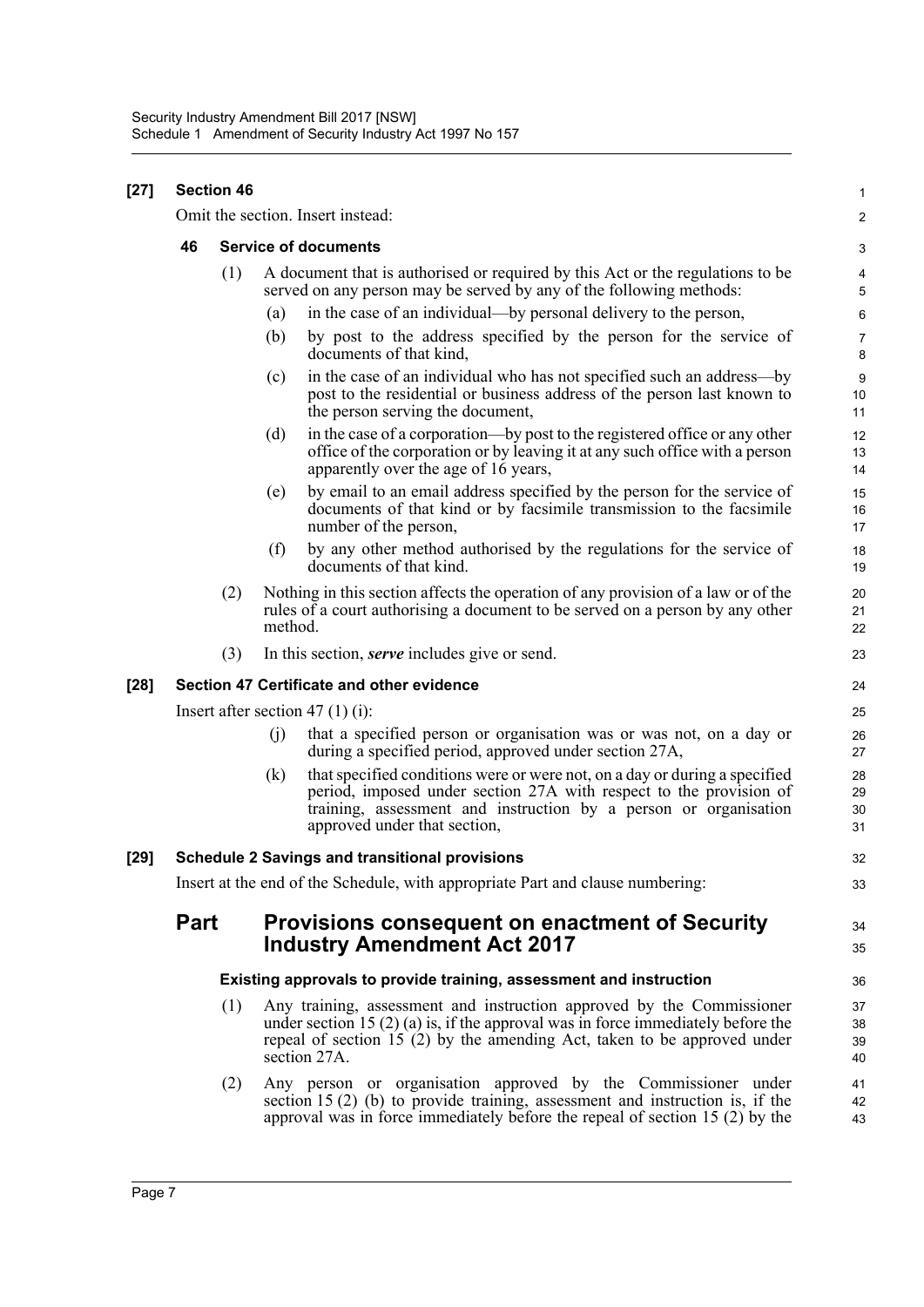amending Act, taken to be approved under section 27A to provide that training, assessment and instruction.

- (3) Any condition imposed under section 15 (2A) by the Commissioner with respect to the provision of training, assessment and instruction by a person or organisation is, if the condition was in force immediately before the repeal of that subsection by the amending Act, taken to be a condition imposed under section 27A.
- (4) In this clause, *amending Act* means the *Security Industry Amendment Act 2017*.